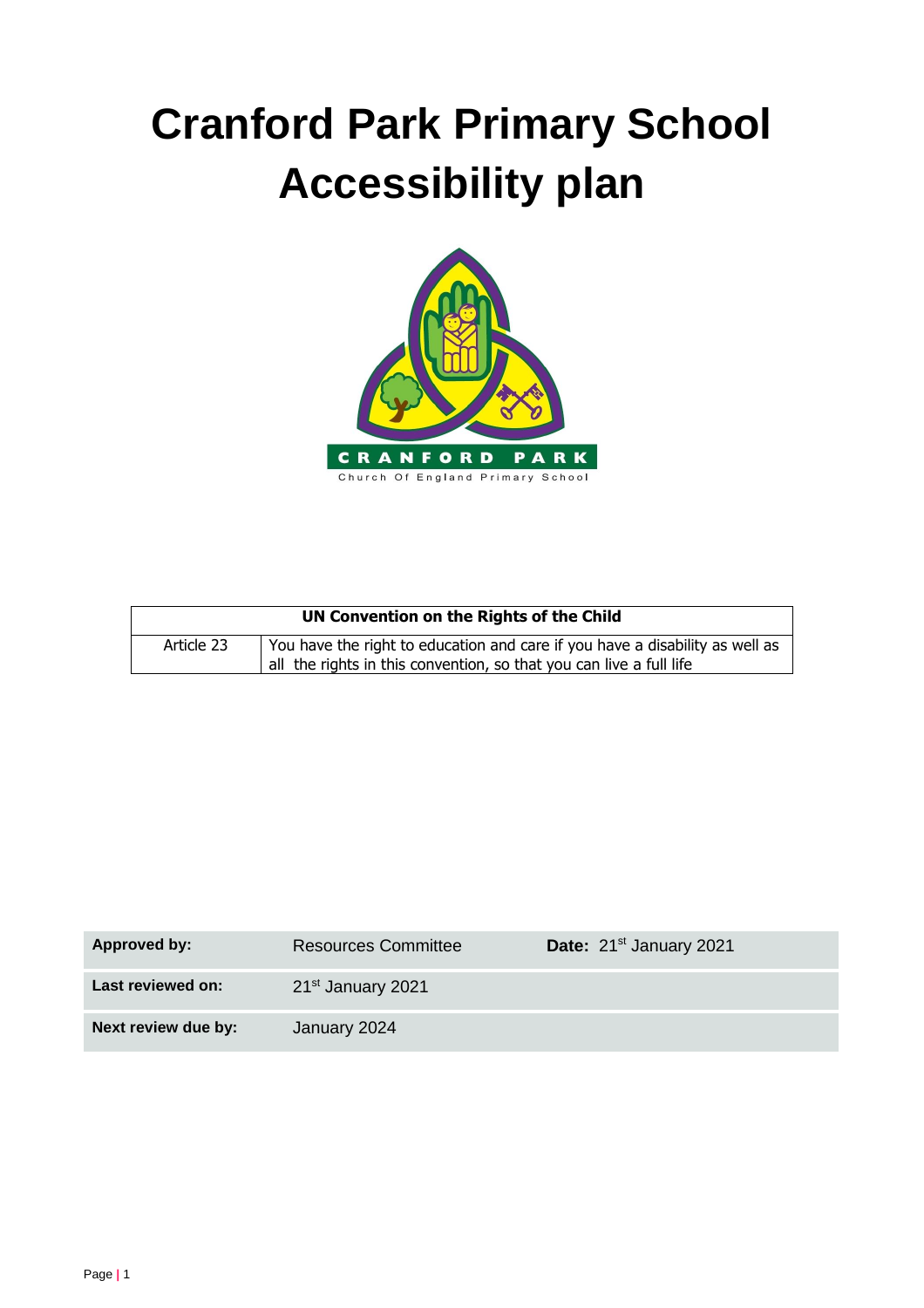# **Contents**

#### <span id="page-1-0"></span>**1. Aims**

Schools are required under the Equality Act 2010 to have an accessibility plan. The purpose of the plan is to:

- Increase the extent to which disabled pupils can participate in the curriculum
- Improve the physical environment of the school to enable disabled pupils to take better advantage of education, benefits, facilities and services provided
- Improve the availability of accessible information to disabled pupils

Our school aims to treat all its pupils fairly and with respect. This involves providing access and opportunities for all pupils without discrimination of any kind.

The school is committed to ensuring equal treatment of all its pupils, employees and any others involved in the school community, with any form of disability and will ensure that people with disabilities are not treated less favourably in any procedures, practise and service delivery.

We aim to develop a culture of inclusion and diversity, in which people with disabilities are able to participate fully in school life. The achievement of children with disabilities will be monitored and this data will be used to raise standards and ensure inclusive teaching. Reasonable adjustments will be made to ensure that the whole school environment is as accessible as possible. We believe that diversity is a strength, which should be respected and celebrated by all those who learn, teach and visit the school.

The plan will be made available online on the school website, and paper copies are available upon request.

Our school is also committed to ensuring staff are trained in equality issues with reference to the Equality Act 2010, including understanding disability issues.

The school supports any available partnerships to develop and implement the plan including working with Hampshire County Council.

Our school's complaints procedure covers the accessibility plan. If you have any concerns relating to accessibility in school, the complaints procedure sets out the process for raising these concerns.

We have included a range of stakeholders in the development of this accessibility plan, including staff, pupils, parents and governors.

#### <span id="page-1-1"></span>**2. Legislation and guidance**

This document meets the requirements of [schedule 10 of the Equality Act 2010](http://www.legislation.gov.uk/ukpga/2010/15/schedule/10) and the Department for Education (DfE) [guidance for schools on the Equality Act 2010.](https://www.gov.uk/government/publications/equality-act-2010-advice-for-schools)

The Equality Act 2010 defines an individual as disabled if they have a physical or mental impairment that has a 'substantial' and 'long-term' adverse effect on their ability to undertake normal day to day activities.

Under the [Special Educational Needs and Disability \(SEND\) Code of Practice,](https://www.gov.uk/government/publications/send-code-of-practice-0-to-25) 'long-term' is defined as 'a year or more' and 'substantial' is defined as 'more than minor or trivial'. The definition includes sensory impairments such as those affecting sight or hearing, and long-term health conditions such as asthma, diabetes, epilepsy and cancer.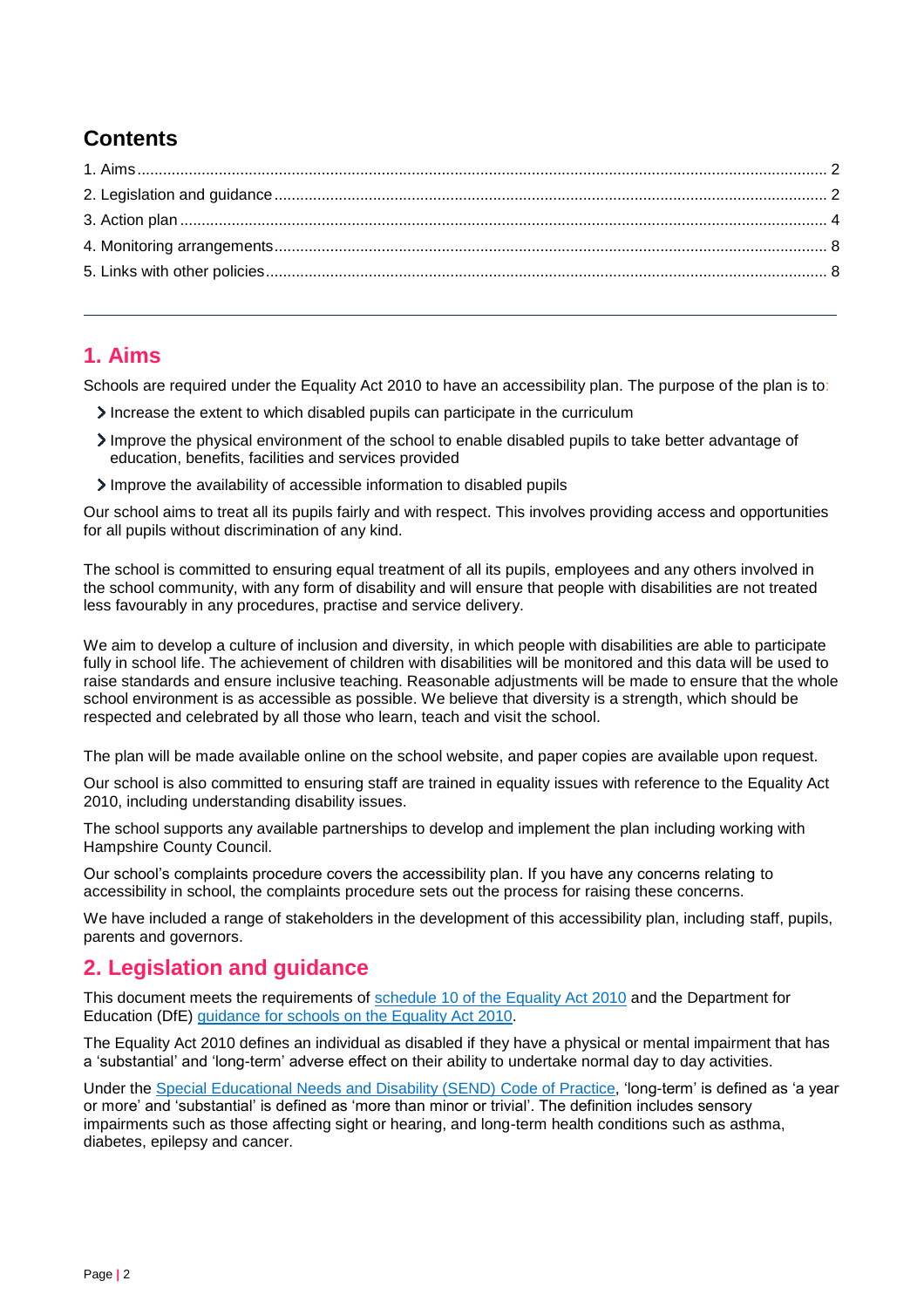Schools are required to make 'reasonable adjustments' for pupils with disabilities under the Equality Act 2010, to alleviate any substantial disadvantage that a disabled pupil faces in comparison with non-disabled pupils. This can include, for example, the provision of an auxiliary aid or adjustments to premises.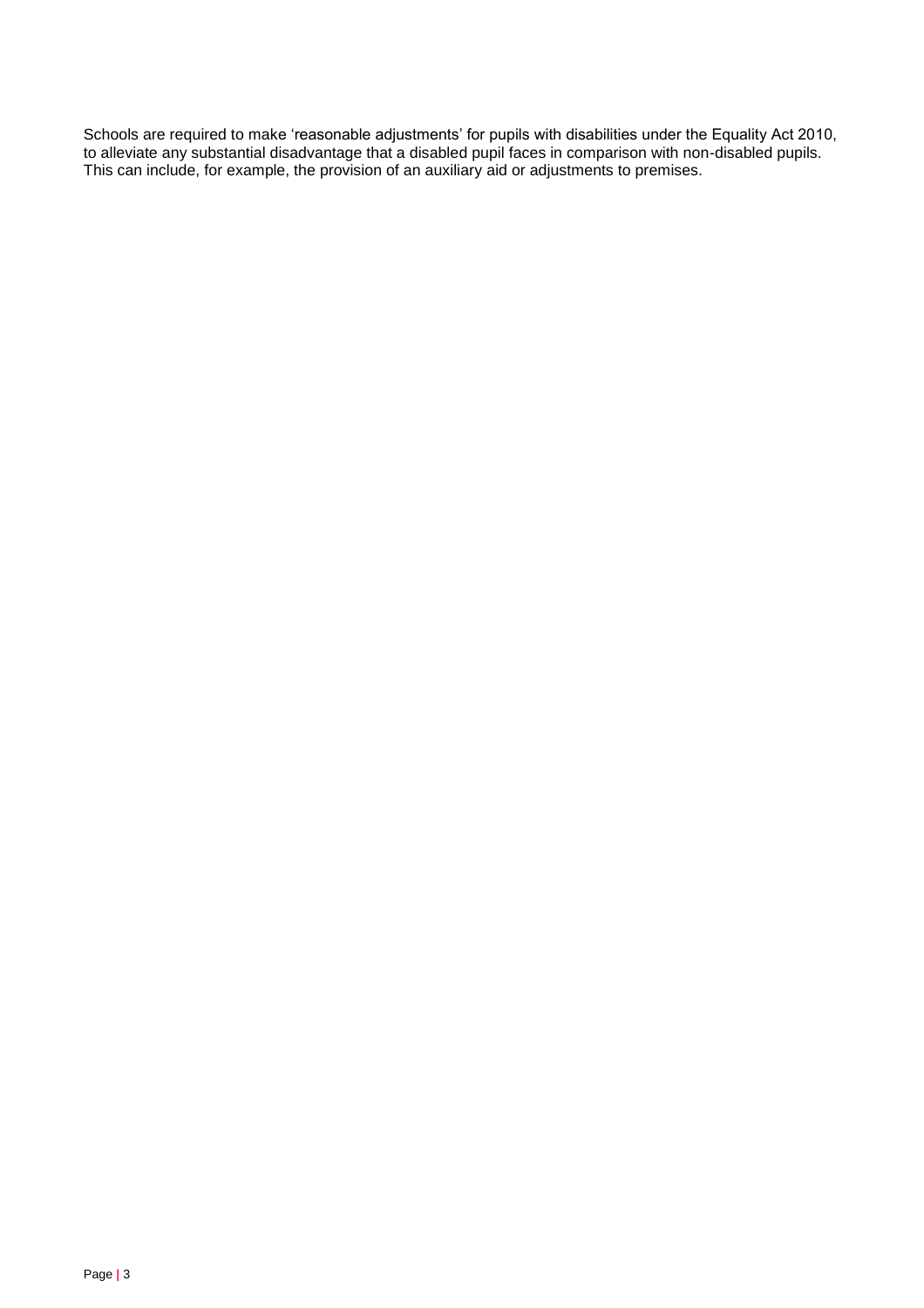# **3. Action plan**

<span id="page-3-0"></span>

| <b>AIM</b>                                                                                                        | <b>CURRENT</b><br>GOOD<br><b>PRACTICE</b>                                            | <b>OBJECTIVES</b>                                                                                                                                                                  | <b>ACTIONS TO BE TAKEN</b>                                                                                                                                   | <b>PERSON</b><br><b>RESPONSIBLE</b>      | <b>DATE TO</b><br><b>COMPLETE</b><br><b>ACTIONS BY</b> | <b>SUCCESS</b><br><b>CRITERIA</b>                                                                   |
|-------------------------------------------------------------------------------------------------------------------|--------------------------------------------------------------------------------------|------------------------------------------------------------------------------------------------------------------------------------------------------------------------------------|--------------------------------------------------------------------------------------------------------------------------------------------------------------|------------------------------------------|--------------------------------------------------------|-----------------------------------------------------------------------------------------------------|
| Increase access to<br>the curriculum for<br>pupils with a                                                         | • Our school<br>offers a<br>differentiated                                           | To ensure all<br>pupils can access<br>on screen                                                                                                                                    | Teachers to always<br>consider the font size<br>and font style used on                                                                                       | All class teachers                       | Ongoing                                                | All children can<br>access screen<br>resources                                                      |
| disability                                                                                                        | curriculum for<br>all pupils<br>• We use<br>resources                                | resources                                                                                                                                                                          | powerpoints/activinspires<br>so they are clear to read<br>and aren't overloaded<br>with information (some<br>font styles are less<br>suited to calculations) |                                          |                                                        | Children with<br>visual impairments<br>and dyslexic traits<br>find it easier to<br>access resources |
|                                                                                                                   | tailored to the<br>needs of pupils<br>who require<br>support to<br>access the        |                                                                                                                                                                                    | Consider the colour<br>background used for<br>resources on screen -<br>use a pale colour to stop                                                             |                                          |                                                        | All children gain<br>maximum impact<br>from feedback and<br>peel away groups                        |
|                                                                                                                   | curriculum                                                                           |                                                                                                                                                                                    | glare<br>At the end of each unit<br>review the resources                                                                                                     |                                          | At the end of each                                     | Adjustments are<br>made to units                                                                    |
|                                                                                                                   | • Curriculum<br>resources<br>include<br>examples of<br>people with                   |                                                                                                                                                                                    | provided (are there<br>examples of people with<br>disabilities) and whether<br>it meets the needs of all<br>pupils                                           | Class teachers<br>and subject<br>leaders | unit                                                   | Children are calm<br>in the class and<br>can access the<br>displays                                 |
| disabilities<br>• Curriculum<br>progress is<br>tracked for all<br>pupils,<br>including those<br>with a disability |                                                                                      | To adapt the<br>classroom<br>environment for<br>pupils with specific                                                                                                               | Ensure the walls and<br>displays do not<br>contribute to sensory<br>overload for pupils                                                                      | Class teacher                            | As needed<br>depending on<br>pupils in the class       | Pupils with a<br>disability are fully<br>included in all                                            |
|                                                                                                                   | needs<br>Ensure any trips or<br>enhancement<br>activities are<br>always inclusive of | Include a section in the<br>planning form to ensure<br>needs of pupils with a<br>disability are considered<br>and actions listed as to<br>how activity can be<br>adapted and those | HT/SENCO                                                                                                                                                     | <b>June 2020</b>                         | enhancement<br>activities                              |                                                                                                     |
|                                                                                                                   | • Targets are set<br>effectively and                                                 | pupils with a<br>disability                                                                                                                                                        | pupils fully included                                                                                                                                        |                                          |                                                        |                                                                                                     |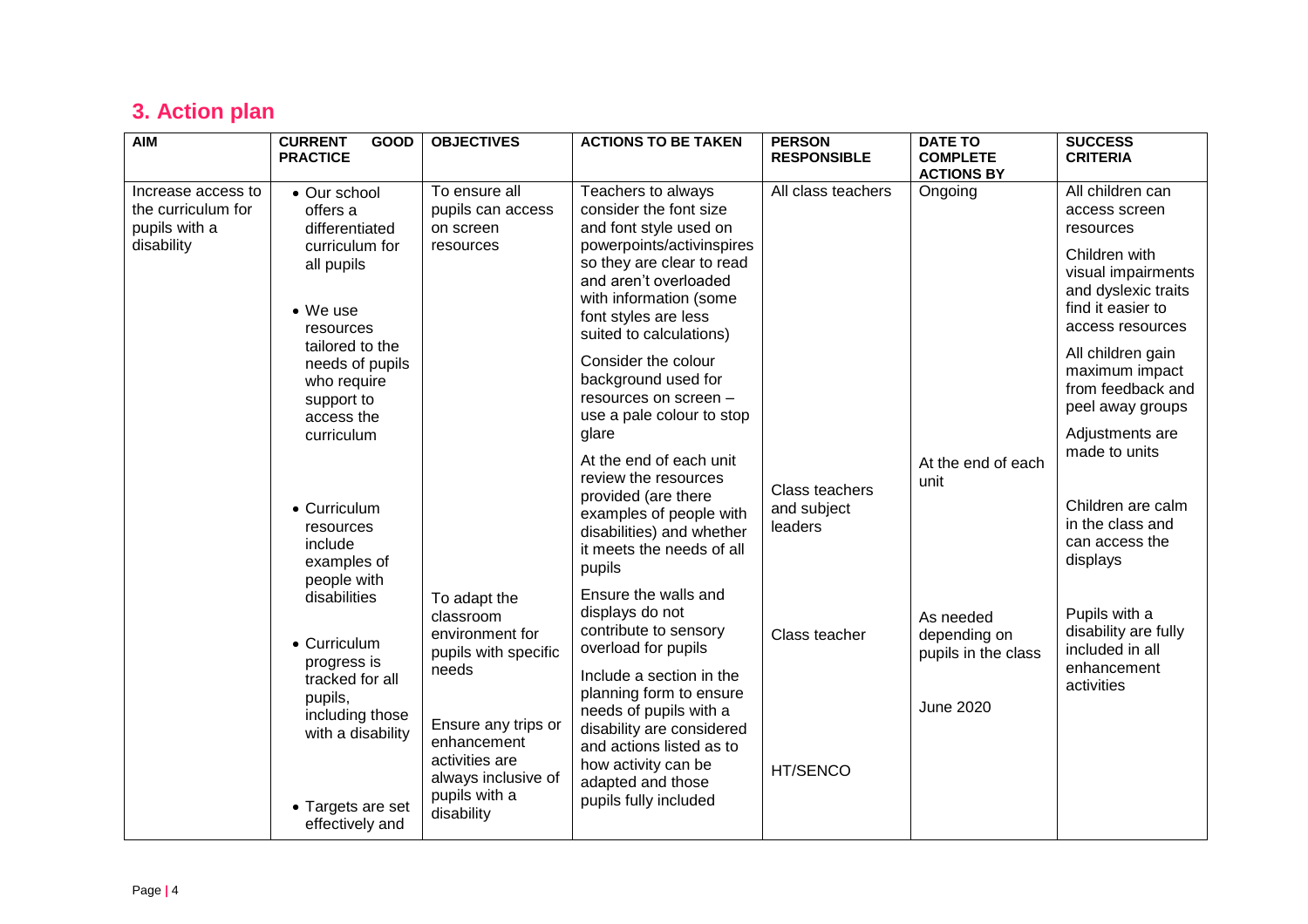| are appropriate<br>for pupils with<br>additional<br>needs<br>• The curriculum<br>is reviewed and<br>adapted to<br>ensure it meets<br>the needs of all<br>pupils |                                                            |                                                                                                                                                                       |                                                 |           |                                                                    |
|-----------------------------------------------------------------------------------------------------------------------------------------------------------------|------------------------------------------------------------|-----------------------------------------------------------------------------------------------------------------------------------------------------------------------|-------------------------------------------------|-----------|--------------------------------------------------------------------|
|                                                                                                                                                                 | To ensure all<br>children can<br>access remote<br>learning | Make adaptations to<br>visual and audio<br>resources as needed to<br>ensure pupils with<br>hearing or visual<br>impairments can access<br>remote learning             | CTs with support<br>of SENCO                    | As needed | Pupils with a<br>disability can fully<br>access remote<br>learning |
|                                                                                                                                                                 |                                                            | Personalize the remote<br>learning for children with<br>SEND e.g. through<br>adjusted timings, 1:1<br>teaching, adapted<br>resources, read, amber<br>green tasks set. | CTs and SNAs<br>with support of<br><b>SENCO</b> | immediate | Pupils with SEND<br>can access remote<br>learning                  |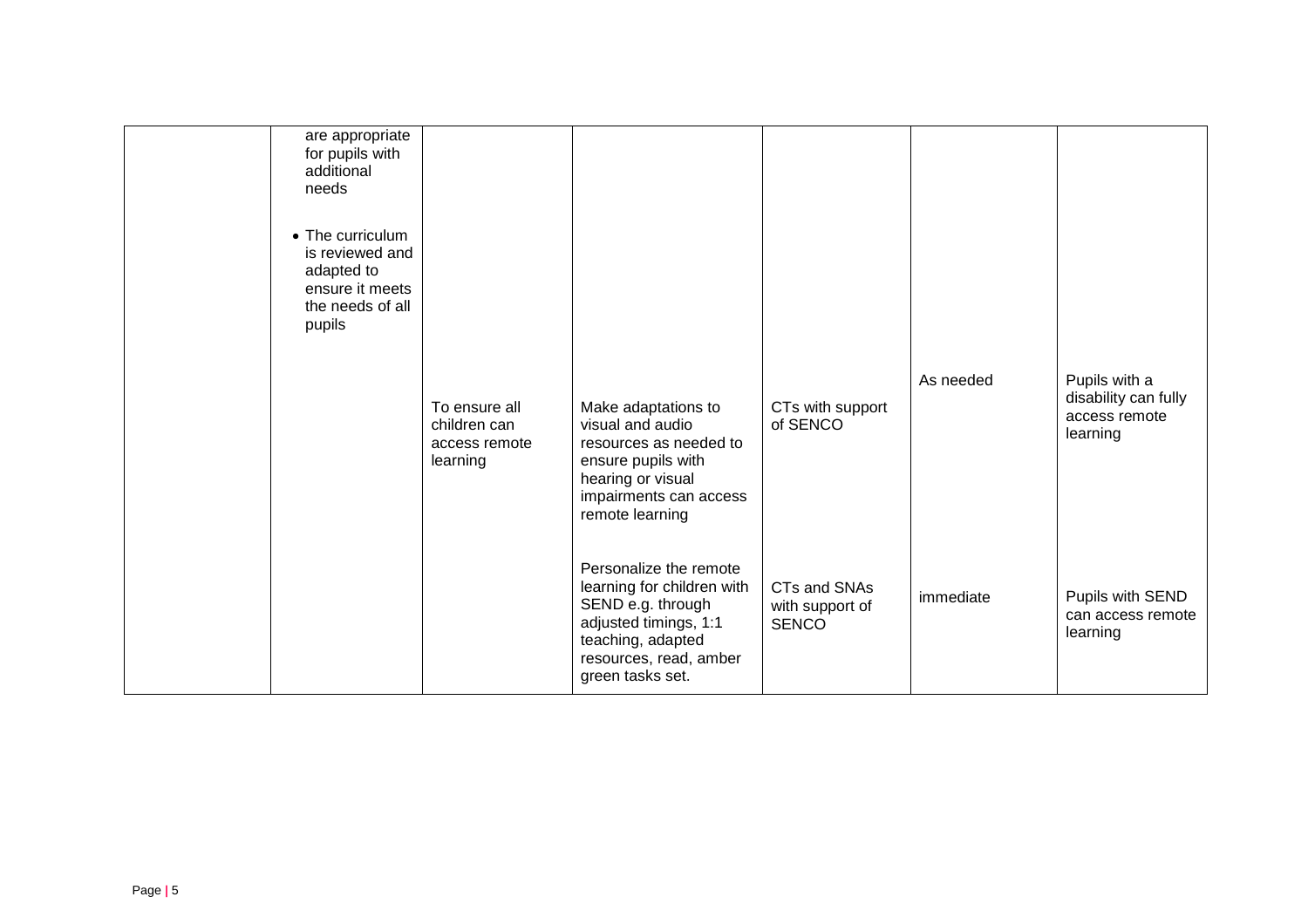| <b>AIM</b>                                                       | <b>CURRENT</b><br><b>GOOD</b><br><b>PRACTICE</b>                                                                                                                                                                                                                                                                                                                  | <b>OBJECTIVES</b>                                                                                                                                                                                                                                       | <b>ACTIONS TO BE</b><br><b>TAKEN</b>                                                                                                                                                                                                                                                                                                                                                | <b>PERSON</b><br><b>RESPONSIBLE</b>                                                                                                                                                   | <b>DATE TO</b><br><b>COMPLETE</b>                                                              | <b>SUCCESS CRITERIA</b>                                                                                                                                                                                                |
|------------------------------------------------------------------|-------------------------------------------------------------------------------------------------------------------------------------------------------------------------------------------------------------------------------------------------------------------------------------------------------------------------------------------------------------------|---------------------------------------------------------------------------------------------------------------------------------------------------------------------------------------------------------------------------------------------------------|-------------------------------------------------------------------------------------------------------------------------------------------------------------------------------------------------------------------------------------------------------------------------------------------------------------------------------------------------------------------------------------|---------------------------------------------------------------------------------------------------------------------------------------------------------------------------------------|------------------------------------------------------------------------------------------------|------------------------------------------------------------------------------------------------------------------------------------------------------------------------------------------------------------------------|
| Improve and<br>maintain access to<br>the physical<br>environment | The environment is<br>adapted to the<br>needs of pupils and<br>staff as required.<br>This includes:<br>$\bullet$ Ramps<br>• Corridor width<br>• Disabled<br>parking<br>available<br>• Disabled toilets<br>and changing<br>facilities<br>• Library shelves<br>at wheelchair-<br>accessible<br>height<br>Maintain safe<br>access around<br>school site<br>(outside) | To check and<br>improve<br>accessibility by<br>wheel chair users<br>All site users,<br>including those with<br>disabilities can<br>move unhindered<br>along exterior<br>pathways<br>People with<br>disabilities can<br>move safely around<br>the school | Monitor and<br>address barriers to<br>wheel chair access<br>around the school<br>site (internal &<br>external) including<br>signage to indicate<br>access routes<br>around the school<br>All pathways to be<br>kept clear of<br>leaves, silt &<br>overgrowing<br>vegetation<br>Awareness of<br>flooring, furniture<br>and layout in<br>planning for<br>disabled pupils and<br>staff | Headteacher,<br><b>School Business</b><br>Manager,<br>Caretaker<br>Caretaker &<br>Grounds<br>Maintenace<br>Contractor<br>Headteacher,<br>Caretaker, School<br><b>Business Manager</b> | <b>ACTIONS BY</b><br>In place and<br>ongoing.<br>In place & ongoing<br>In place and<br>ongoing | School will be fully<br>accessible for<br>wheel chair users<br>People with<br>disabilities can<br>move unhindered<br>along exterior<br>pathways<br>People with<br>disabilities can<br>move safely around<br>the school |
|                                                                  | Maintain safe<br>access around<br>the school<br>(inside)                                                                                                                                                                                                                                                                                                          |                                                                                                                                                                                                                                                         |                                                                                                                                                                                                                                                                                                                                                                                     |                                                                                                                                                                                       |                                                                                                |                                                                                                                                                                                                                        |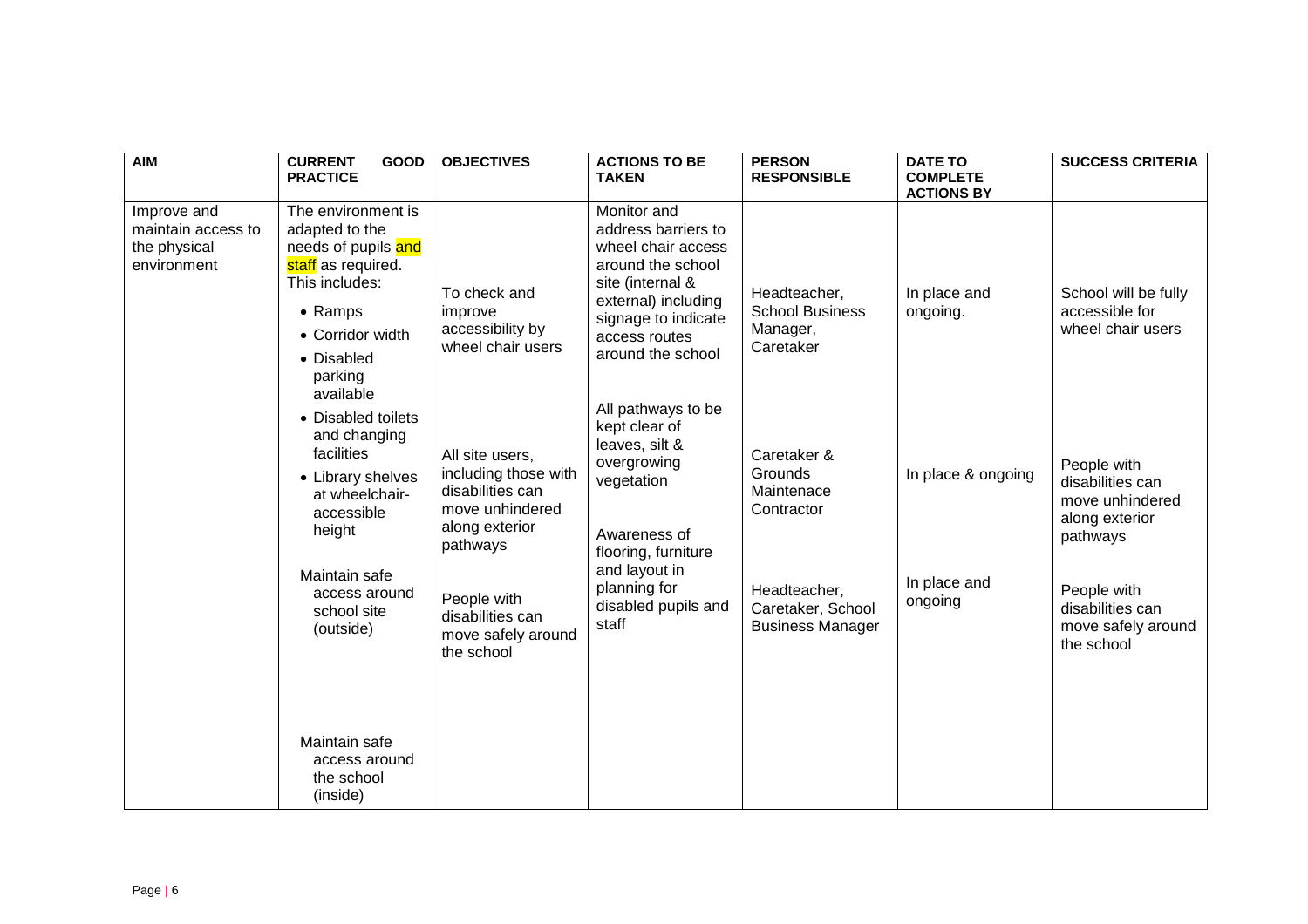| <b>AIM</b>                                                                  | <b>CURRENT</b><br><b>GOOD</b><br><b>PRACTICE</b>                                                                                                                                                                                                         | <b>OBJECTIVES</b>                                                                           | <b>ACTIONS TO BE</b><br><b>TAKEN</b>                                                       | <b>PERSON</b><br><b>RESPONSIBLE</b> | <b>DATE TO</b><br><b>COMPLETE</b><br><b>ACTIONS BY</b> | <b>SUCCESS CRITERIA</b>                                                                  |
|-----------------------------------------------------------------------------|----------------------------------------------------------------------------------------------------------------------------------------------------------------------------------------------------------------------------------------------------------|---------------------------------------------------------------------------------------------|--------------------------------------------------------------------------------------------|-------------------------------------|--------------------------------------------------------|------------------------------------------------------------------------------------------|
| Improve the<br>delivery of<br>information to<br>pupils with a<br>disability | Our school uses a<br>range of<br>communication<br>methods to ensure<br>information is<br>accessible. This<br>includes:<br>• Internal signage<br>$\bullet$ Large print<br>resources<br>• Induction loops<br>• Pictorial or<br>symbolic<br>representations | To review and<br>improve pictorial<br>and symbolic<br>representations<br>around the school. | Ensure pictorial and<br>symbolic signs are<br>added to all<br>relevant internal<br>signage | SENCO and Admin<br>assistant        | <b>July 2021</b>                                       | All pupils, including<br>those with a<br>disability, can<br>access all relevant<br>signs |